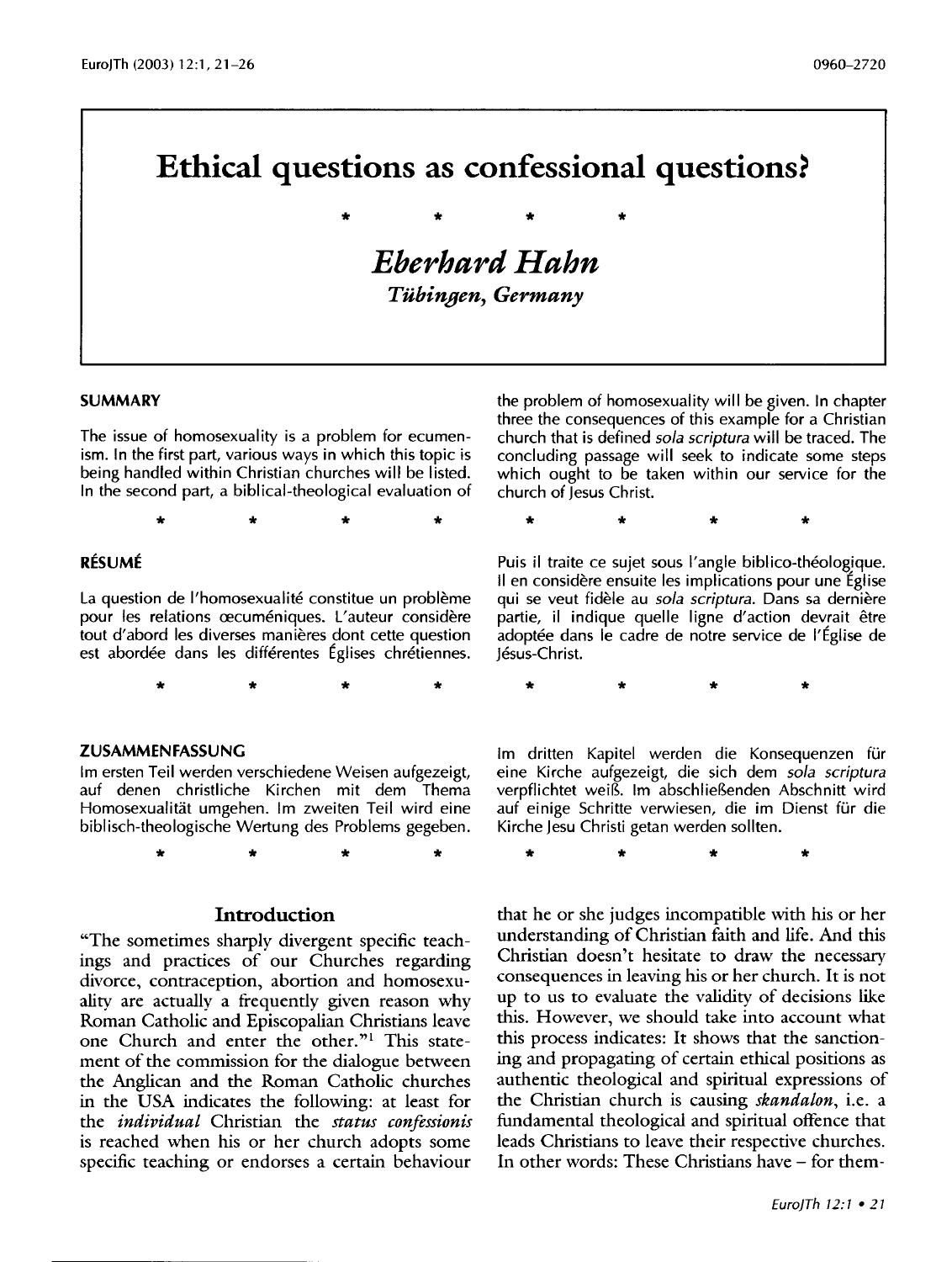selves - identified these positions as heretical.

In this paper an answer to the initial question will be given by dealing with the following areas: The complex in question will be examined by looking at one specific example, the problem of homosexuality. In the first part, various ways in which this topic is being handled within Christian churches will be listed. In the second part, a biblical-theological evaluation of the problem of homosexuality will be given. In chapter three the consequences of this example for a Christian church that is defined *sola scriptura* will be traced. The concluding passage will seek to indicate some steps which ought to be taken within our service for the church of Jesus Christ.

### I. The handling of the topic "homosexuality" within the Christian churches

Roughly speaking, we come across four different types of evaluation of the phenomenon "homosexuality" within the Christian churches:

a) The examination of the biblical teaching on homosexuality leads to the result that homosexuality is considered sin within the OT as well as the NT and that therefore it has to be declared sin within the Christian church, too.

b) The examination of the biblical teaching on homosexuality leads to the result that homosexuality is considered sin within the OT as well as the NT. However, the principle of love overrules these biblical commandments as they have been superseded by the progress of history.

c) The examination of the biblical teaching on homosexuality leads to the result that in the OT and NT the term "homosexuality" refers to an unequal relationship between a powerful partner who is exploiting a weak one (slave, adolescent etc.). This cannot be compared with the modem phenomenon of homosexuality which is defined as a relationship between equals.

d) The biblical teaching on homosexuality is considered outdated and therefore declared irrelevant. On the basis of certain hypotheses homosexuality is seen as a variant of creation, parallel to the relationship between husband and wife in marriage.

On the basis of these differing views various statements of church councils, governing boards, committees etc. have come to quite differing conclusions on how to deal with this question and the people concerned within the Christian church.

# 2. A biblical-theological evaluation of the problem of homosexuality<sup>2</sup>

Basically speaking, the NT has adopted the instructions of the OT concerning homosexuality: In 1 Cor 6:9 and 1 Tim 1:10 homosexuals are mentioned in lists of persons who do things that are unacceptable to God. It should be noted that the Greek term ajrsenokoivhtai in 1 Cor 6:9 is probably the translation of the Hebrew השכאב ש כ ר (cf. Lev 20:13) where the Septuagint reads  $\kappa a \hat{i} \delta s$  $\ddot{a}$ ν κοιμηθή μετά άρσενοι κοίτην γυναικός."

In addition to these texts the main passage for our question is undoubtedly Rom 1:18-32. Without going into details one can summarize the intention of these verses as follows: Paul is using the example "homosexuality" in order to illustrate the background, development and consequences of sin which can be summed up in the term "exchange" or "pervert" (Greek:  $\mu \in \pi$ a $\lambda \lambda$ á $\sigma$ σ $\in \mathcal{V}^3$ ): the fundamental perversion of man's relationship to God (although creatures "they neither glorified him [i.e. the creator] as God nor gave thanks to him, ... and exchanged [Greek:  $\eta \lambda \lambda a \xi a \nu$ ] the glory of the immortal God for images made to look like mortal man and birds and animals and reptiles" - Rom 1:21.23) indicates the transgression of the first commandment (Rom 1:18:  $\dot{a}$  $\sigma \acute{\epsilon}$  $\beta \epsilon$ La: "godlessness"). This perversion results in the perversion of all other relationships ("Therefore God gave them over [Greek  $\pi$ a $\alpha\delta$ ίδομι: Rom 1: 24.26.28] in the sinful desires of their hearts to sexual impurity. . . Even their women exchanged [Greek  $\mu \in \pi \hat{n} \lambda \hat{\alpha} \hat{\alpha} \omega$ : Rom 1:26] natural relations for unnatural ones") and denotes the transgression of the second table of commandments (Rom 1: 18: άδικία: "wickedness"). Bearing in mind that marriage between man and woman aims at mutual complementation and is placed explicitly under the blessing of God, homosexual practice can be identified as a "sacrament of antireligion": people are giving an outwardly visible sign of an inner spiritual reality: They reject the salutary will of the creator. <sup>4</sup>

This doesn't mean that homosexuality is seen as a sin which would be "worse" than all the others that are also listed in Rom 1:28, 1 Cor 6:9s et al. The fact that homosexuality is being integrated into these lists clearly shows that all sin is deadly. This will have to be taken into account when discussing the question of how to deal with each sinner. And keeping in mind that Rom 1 is followed by eh. 2 and especially eh. 3 there can't be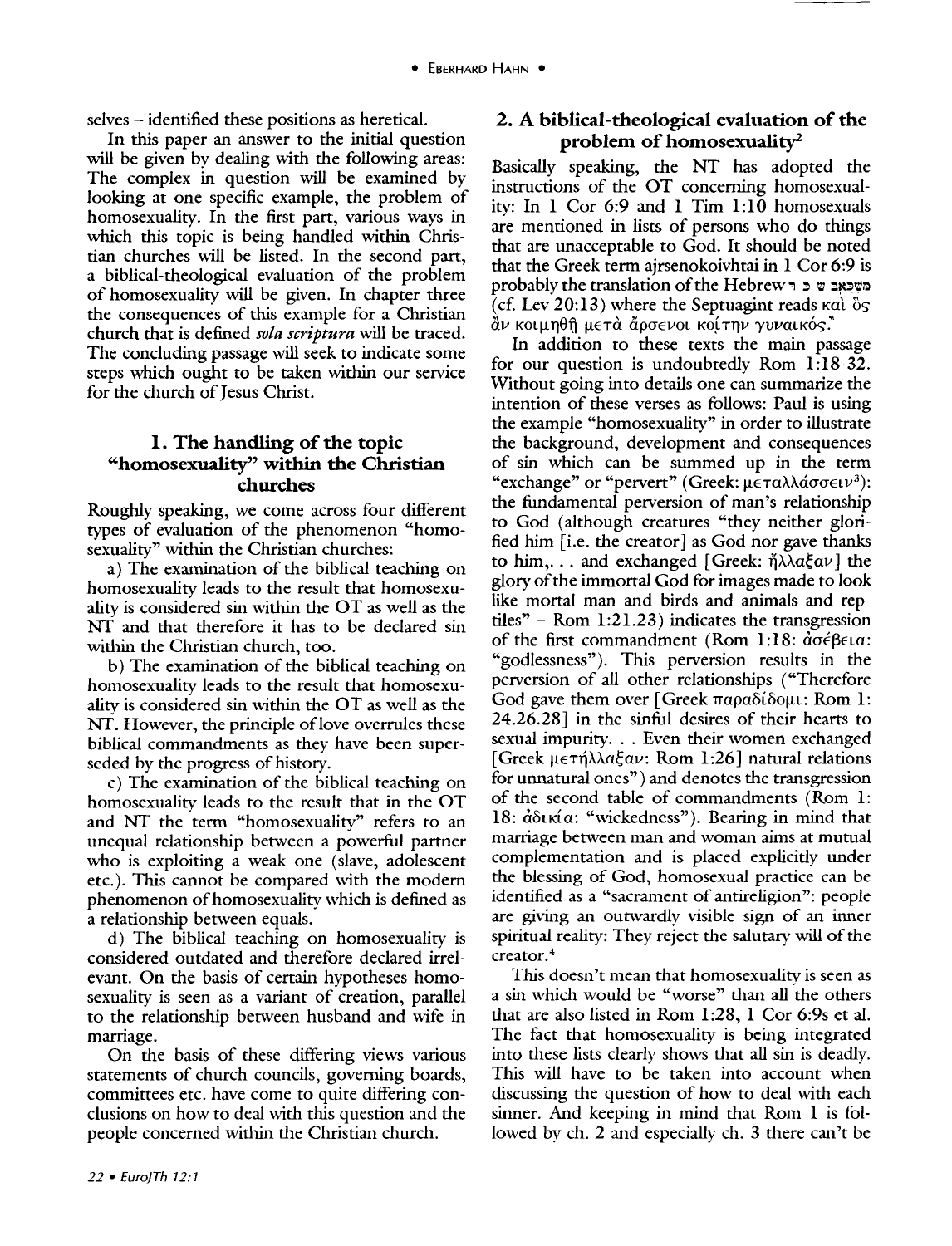any doubt at all that it is impossible to condemn a person because he or she is involved in one kind of sin or another. Paul refers to each and every one when he concludes: "You, therefore, have no excuse, you who pass judgement on someone else" (Rom 2:1) and: "for all have sinned and fall short of the glory of God" (Rom 3:23).

On the other hand, however, these insights should not lead us to forget that sin has consequences for the respective community, and especially the Christian community, and that it can't be limited to the sphere of the individual: The body is not - as the Corinthian enthusiasts would have it- indifferent to the realm of the spiritual: "Do you not know that your bodies are members of Christ himself? Shall I then take the members of Christ and unite them with a prostitute? Never!" (1 Cor 6:15). "Do you not know that your body is a temple of the Holy Spirit, ... ? You are not your own; you were bought at a price. Therefore honour God with your body." (1 Cor 6:19s.). Therefore everything that we do, including sexual practice, is influencing the whole of the body of Christ.<sup>5</sup>

Concluding this short sketch of the emphases of biblical teaching on homosexuality we will have to state: We are not dealing here with some remote and outdated instruction for human relationships that no longer exist nowadays, but rather we are confronted with a kind of test case where our relationship as creatures towards our creator, as sinners towards our saviour is at stake. If this is the case, however, the consequences for the Christian church who has its basis in God's word of the Holy Scriptures will be crucial. This will have to be discussed in the following section.

# 3. Consequences for a Christian church that is defined *sola scriptura*

500 years ago, *sola scriptura* was a kind of war-cry against the Roman-Catholic principle of tradition as a second source of revelation besides the Holy Scriptures. At the same time Luther strongly opposed all spiritualistic attempts to get a direct access to God's revelation through individual experience or guidance of the Holy Spirit, i.e. besides the *verbum externum.* Yet it is exactly this kind of attempt which marks one of the leading approaches to contemporary interpretation of the Bible. This approach can be characterized by the phrase: "In the beginning there was the affectedness [German: *Betroffenheit*]"<sup>6</sup>. The fact

that people are being affected by and have had experience with homosexuality (or, in other cases: exploitation, oppression, non-Christian religions etc.) seems to create a reality that becomes more important and more relevant than the word of God. In other words: The individual experience or history becomes the norm for the interpretation of the Scriptures. In this context, it might be helpful to recall a passage of Luther's "Smalcald Articles", where he finds the "enthusiasts" along *the same frontline* together with Adam and Eve and the Roman pope:  $(3)$  And in those things which concern the spoken, outward Word, we must firmly hold that God grants His Spirit or grace to no one, except through or with the preceding outward Word, in order that we may [thus] be protected against the enthusiasts, i.e., spirits who boast that they have the Spirit without and before the Word, and *accordingly judge Scripture or the spoken Word, and explain and stretch it at their pleasure,* as Muenzer did, and many still do at the present day, who wish to be acute judges between the Spirit and the letter, and yet know not what they say or declare. (4) For [indeed] the Papacy also is nothing but sheer enthusiasm, by which the Pope boasts that all rights exist in the shrine of his heart, and whatever he decides and commands with [in] his church is spirit and right, even though it is above and contrary to Scripture and the spoken Word.  $(5)$  All this is the old devil and old serpent, who also converted Adam and Eve into enthusiasts, and led them from the outward Word of God to spiritualizing and self-conceit, and nevertheless he accomplished this through other outward words. (6) Just as also our enthusiasts [at the present day] condemn the outward Word, and nevertheless they themselves are not silent, but they fill the world with their pratings and writings, as though, indeed, the Spirit could not come through the writings and spoken word of the apostles, but [first] through their writings and words he must come. Why [then] do not they also omit their own sermons and writings, until the Spirit Himself come to men, without their writings and before them, as they boast that He has come into them without the preaching of the Scriptures?... (9) In a word, enthusiasm inheres in Adam and his children from the beginning [from the first fall] to the end of the world, [its poison] having been implanted and infused into them by the old dragon, and is the origin, power [life], and strength of all heresy, especially of that of the Papacy and Mahomet. (10) Therefore we ought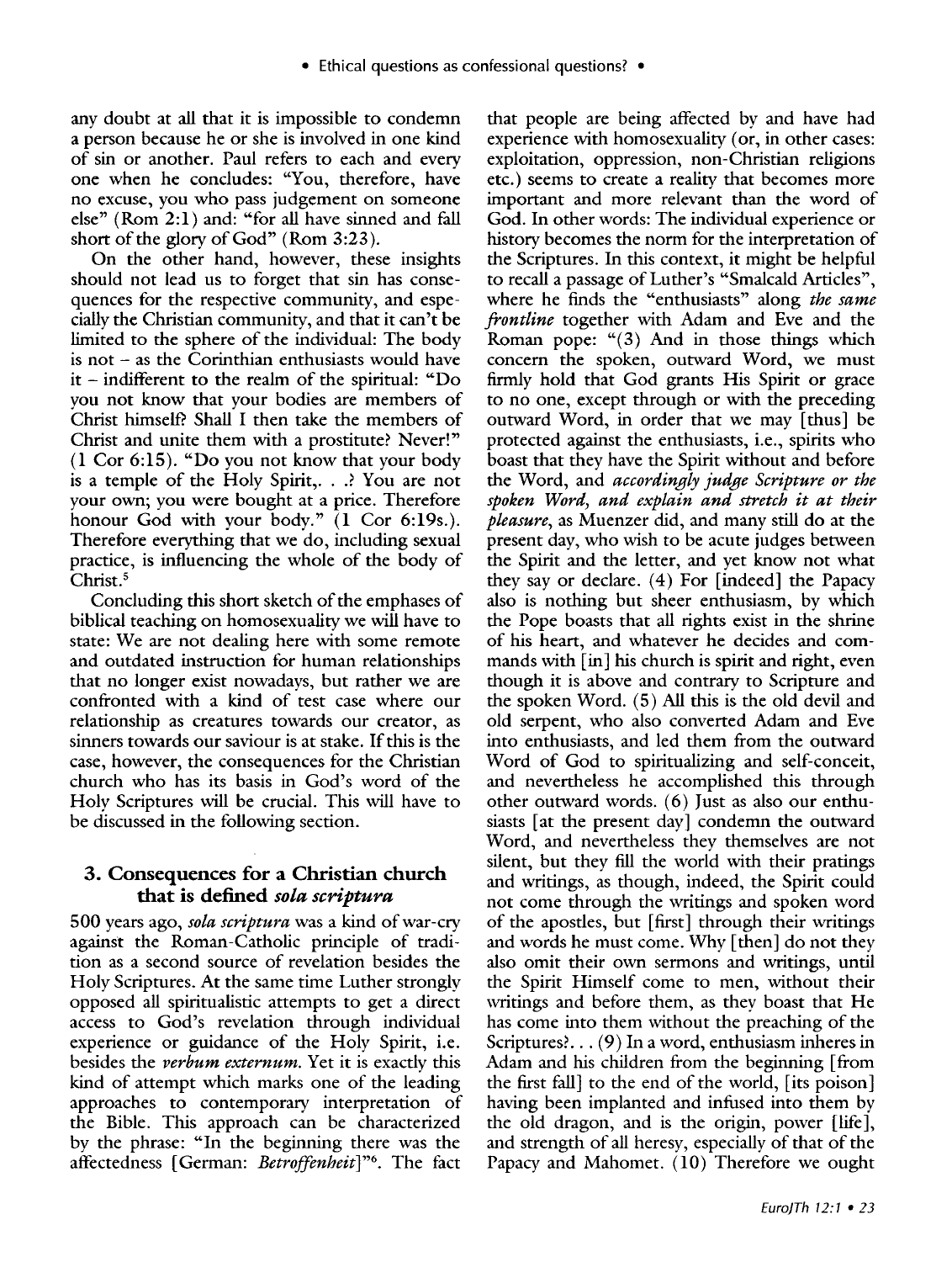and must constantly maintain this point, that God does not wish to deal with us otherwise than through the spoken Word and the Sacraments."<sup>7</sup>

In interpreting the Scriptures we are constantly confronted with the following alternative: Do we want to interpret the word *secundum Deum loquentem or secundum hominem recipientem8,* i.e., according to the God who speaks or according to man who receives? One might also put this question like this: Who is allowed to criticize whom? May God's word criticize our lives, thoughts, acts, experiences? Or will our experience, emotion, expectation criticize the word of God? We should be aware that both ways are possible and are being adopted. But we should also be aware of the consequences of this decision: If we have silenced the critical potential of the Holy Scriptures through our way of interpreting it, we will end up in only hearing in it the echo of our own voice and conviction, i.e.: I am actually left alone, *incurvatus in me.* 

The perception of these relationships which are fundamental to the Christian church implies necessary consequences for the ways it has to deal with the problem in question.

As *creatura verbi* the church has its beginning, continuance and consummation in the word of its Lord alone (cf. Js I:I8; I Cor 3:ll). It doesn't "own" God's word, but receives it as condemning law or saving gospel. It is its task to pass this word on to the world, confident of the promise that it will "achieve the purpose for which God sent it" (Is SS,ll), i.e. create faith in Jesus Christ, call people out of the realm of judgement and death into the fellowship of salvation and eternal life. The Holy Scriptures form the instrument to distinguish between the word of God and the word of man; but this can never mean the - ultimately futile - attempt to distinguish between word of God and word of man within the Scriptures (as it is the case within wide areas of the historical-critical exegesis of the Bible). The effect of Scripture ( *efficacia Scripturae)* is not dependent on nor limited to a historical interpretation nor the interpreter's genius "to bring an ancient text to life"; but its effect is rather a spiritual one in the sense that the Scriptures confront us with the will and promise of the holy God and his condescence to man in Jesus Christ.

Applying this to the question of homosexuality we have to conclude:

Faith in Jesus Christ and life with Jesus Christ  $(defined as  $d\xi(\omega_S \tau 0\hat{\upsilon} \theta \in 0\hat{\upsilon} \tau 0\hat{\upsilon} \kappa \alpha \lambda 0\hat{\upsilon} \nu \tau 0 \varsigma \hat{\upsilon} \mu \hat{\alpha} \varsigma)$$ 

Eis T~v E:auTou j3aatA.E~av Kat *06cav* : I Thess 2: 12) cannot be separated from one another. At the same time 1 Cor 6:9s states that people practising homosexuality - among other forms of sinful behaviour - "will not inherit the kingdom of God" ( $\tau \hat{\mathbf{n}}\nu$   $\epsilon \tilde{\mathbf{a}}\nu$   $\tau \omega s$   $\beta \alpha \tilde{\mathbf{a}}\nu \lambda \epsilon (\alpha \nu)$ ! The whole context of I Cor 5-7 deals with the boundary between the kingdom of God and the world which is marked and effected by baptism and new birth. This implies that the Christian church has neither the right nor the authority to declare a certain form of human relationship (i.e. a homosexual one) as being blessed by God. This so-called "blessing" is at the same time vain and misleading: It is vain because the church can only bless what God blesses, and it is misleading because it confirms a person on his or her way to divine judgement instead of calling them to conversion and repentance, i.e. to the way of salvation. The blessing of homosexual relationships in analogy to the matrimonial blessing within the Christian church must be seen as the perversion of the justification of the sinner into the justification of sin.<sup>9</sup> It also reveals the abuse of the spiritual ministry which isn't meant to be involved in the destruction but rather in the up building of the church.

# **4. What is our task?**

a) In a situation where not only in society but also in the Christian church the vital and fundamental role of God's word of the Holy Scriptures is being forgotten or intentionally disregarded, it is of primary importance that this basis is being pointed out over and over again: "For no one can lay any foundation other than the one already laid, which is Jesus Christ" (I Cor 3:ll ). Every Christian who has been enlightened by the word of God (cf. 2 Cor 4:6; Eph  $1:18$  et al.) is called to bear witness of the changing power of this word. Every preacher and everyone carrying certain responsibilities within the church is obliged to point to the source of eternal salvation and life. Against the illusionary strength and popularity of human experience, conviction and persuasion the disciples of Jesus Christ are sent to testify to the quiet but truly revolutionary work of the Holy Spirit through the proclamation of the gospel. The Christian church is well aware that it isn't success that is promised to it and that this proclamation \vill often be met by scorn and refusal, even outright opposition (cf. e.g. Acts I7:32). And yet it will not waver in the certainty that the message of the cross will forever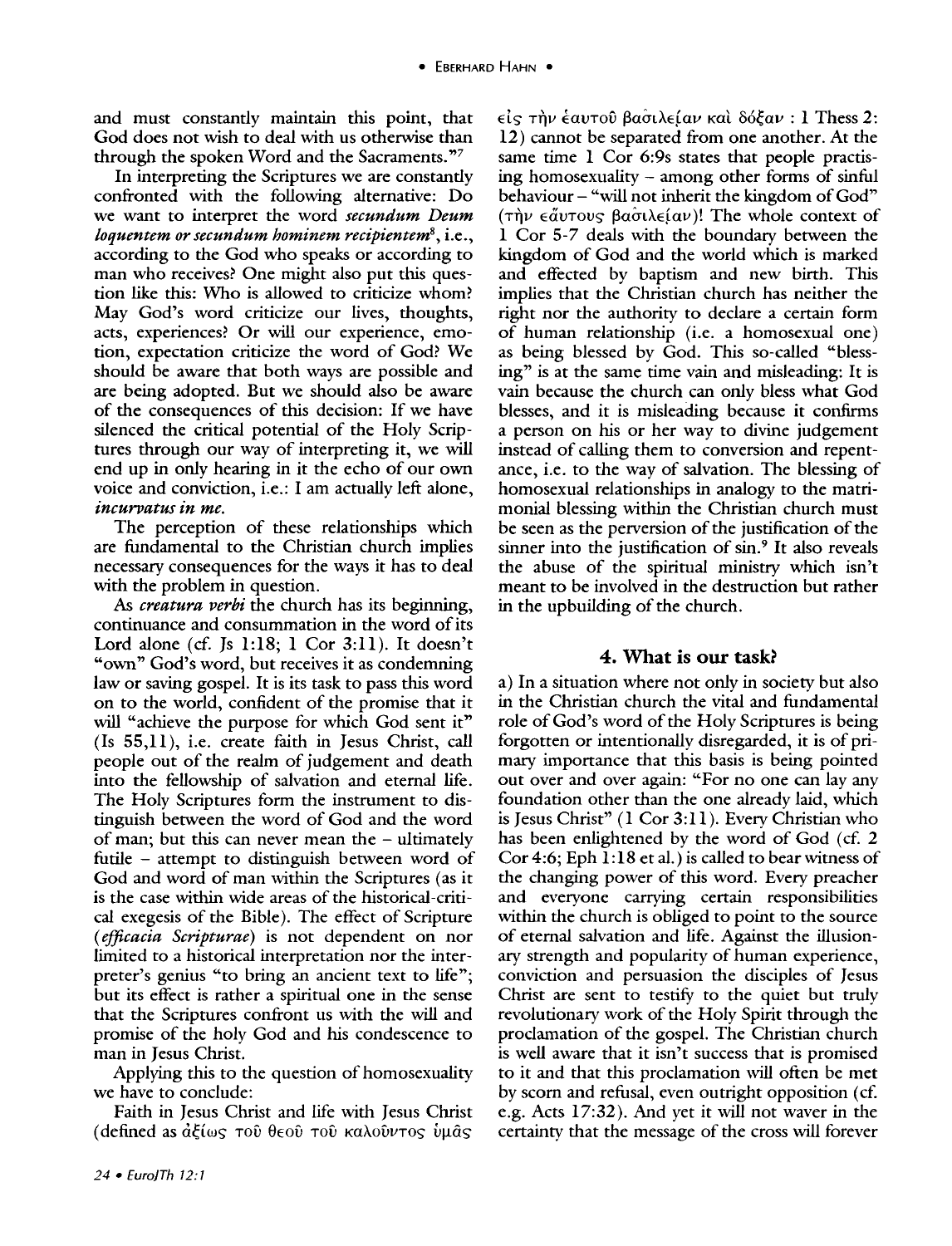be the power and the wisdom of God (cf. 1 Cor 1:24).

b) Testifying in this way to the unwavering scriptural basis of the Christian church aims especially at the strengthening of the local churches and groups as well as at the sharpening of the individual Christian's conscience. This is of tremendous importance in view of the disintegration of ethical convictions not only in society but also within the Christian churches. It should be made verv clear that this disintegration within the realm of ethics must be seen as the result of the disintegration of taith in the triune God. As we have noticed, Christian faith and Christian life are inseparably linked to each other. In a post-Christian society, we cannot expect that Christian ethical values are being shared by people who don't have any relationship of faith with the Lord who established these values as the salutary basis for human relations. This does not mean, however, that political parties should not try to fight for these values within politics, motivated by the firm conviction that this ethical basis only will enable the survival of our western democracies as we have been used to them for a long time.

While the church has only indirect possibilities of influence on the political scene (i.e. through the Christians who are involved in politics), it has  $-$  by its very existence  $-$  a fundamental obligation of strengthening and instructing the Christians in the different fields of Christian education, i.e. in family, school, church etc. The importance of this ministry should by no means be underestimated, keeping in mind Luther's introduction to the Small Catechism where he exhorts parents and authorities: "Especially should you here urge magistrates and parents to rule well and to send their children to school, showing them why it is their duty to do this, and what a damnable sin they are committing if they do not do it. For by such neglect they overthrow and destroy both the kingdom of God and that of the world, acting as the worst enemies both of God and of men. And make it very plain to them what an awful harm they are doing if they will not help to train children to be pastors, preachers, clerks [also for other offices, with which we cannot dispense in this life], etc., and that God will punish them terribly for it. For such preaching is needed. [Verily, I do not know of any other topic that deserves to be treated as much as this.] Parents and magistrates are now sinning unspeakably in this respect. The devil, too, aims at something cruel because of these things."<sup>10</sup>

c) Finally, the assistance and consolation of pastors and those with responsibility by other pastors and fellow Christians should be especially mentioned. Often, their endeavour to proclaim the lordship of Jesus Christ and its implications on the lives of his believers will be confronted with opposition not only from outside the church but also from within. They will experience in their work that discipleship is often not followed by success but by persecution<sup>11</sup>. Therefore they, too, need the support and strengthening of fellow Christians, the *mutua consolatio fratrorum et sororum.* 

Thereby the Christian church will be edified by its Lord through his word and sacrament, drawing on the sustaining power of his Holy Spirit and being made ready for the return of Jesus Christ and the consummation of the world. On this wav it will also encounter opposition and rejection within the various organisational forms that the "official" church has adopted through the centuries. Something of this reality can be experienced in our days in relation to the problem of homosexuality. But even in this question related to the ecclesiological structure the example of our reformation fathers will be helpful: They have firmly stuck to their conviction that the church of the reformation was the old, real, true, one church of Jesus Christ, discerning the dogmatic deviations of the Roman church as new and therefore heretical. They have stayed within this church that had gone astray from the truth as the reformatory movement that was calling the whole church back to its foundation, the gospel of Jesus Christ. And it wasn't before they were declared heretics on their part and thrown out of the Roman church that they were obliged to seek an independent structure. In the same way, the various challenges of the Christian church - ethical as well as dogmatic - should be approached with the confidence and certainty that the Lord of the church will continue to fulfill the promise that he has given right at the beginning of its history: "On this rock I will build my church and the gates of Hades will not overcome it" (Mt 16:18).

#### **Notes**

1 ARC-USA Statement "Christian Ethics in the Ecumenical Dialogue: ARCIC-11 and Recent Papal Teaching", One in Christ 31 (1995), 286-289: 289; cf. W.Schöpsdau, "Dienst eint - und Lehre muB nicht unbedingt trennen'. Sozialethische Differenzen und Kirchengemeinschaft", MD 47